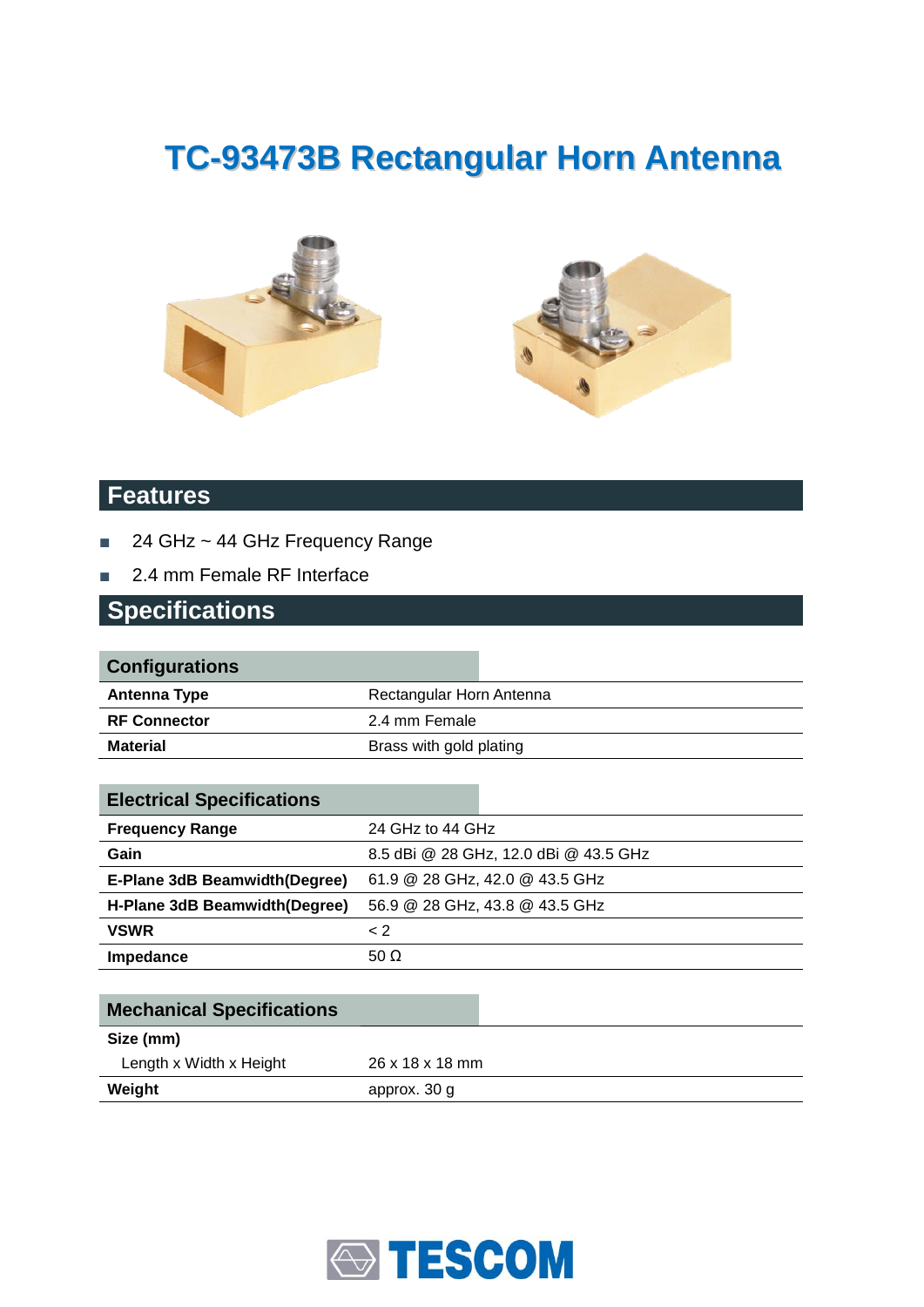

## **Typical Performance Data**



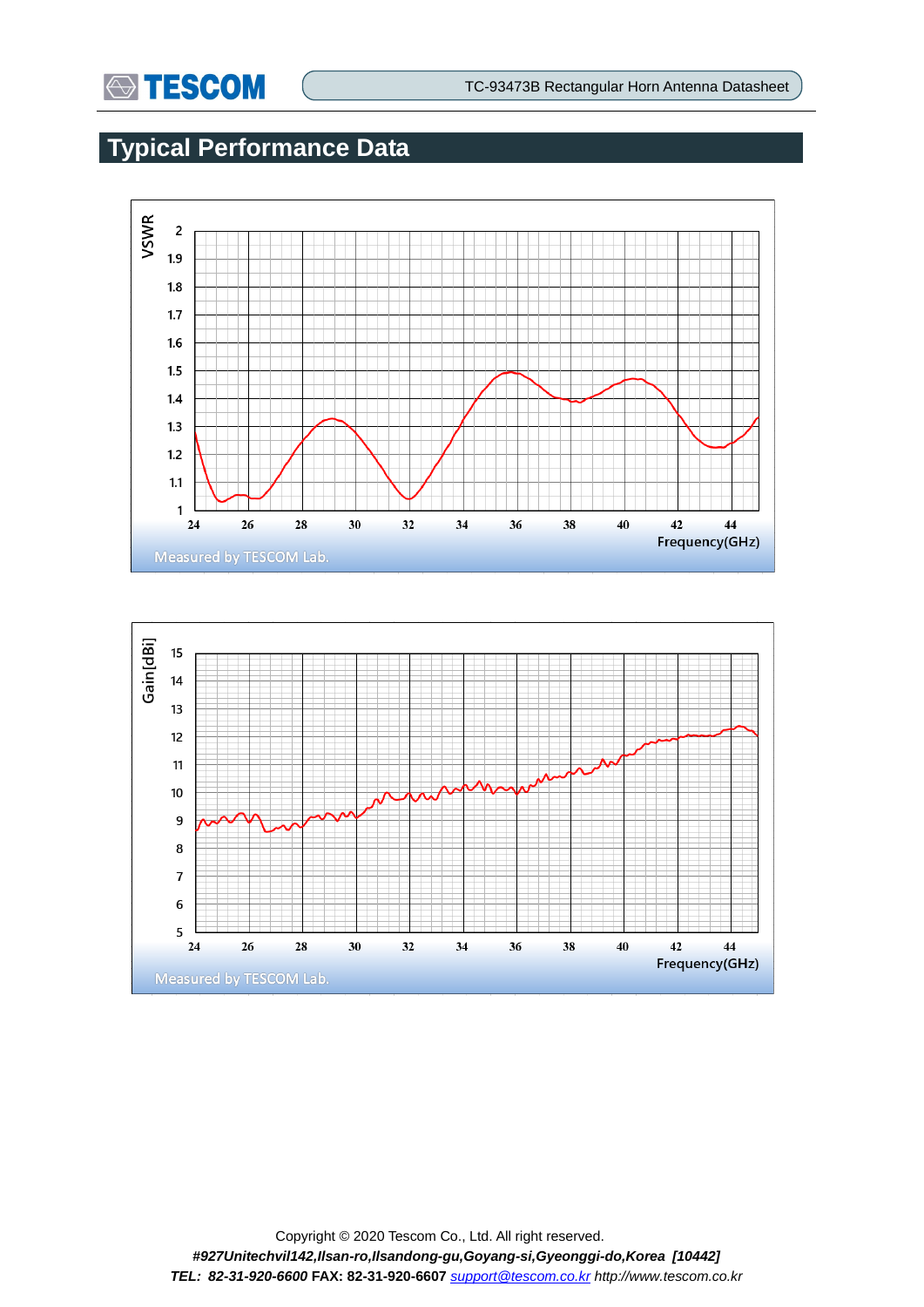

#### ■ Radiation pattern(Measured data)



### **<TC-93473B @ 24 GHz>**



## **<TC-93473B @ 28 GHz>**

Copyright © 2020 Tescom Co., Ltd. All right reserved. *#927Unitechvil142,Ilsan-ro,Ilsandong-gu,Goyang-si,Gyeonggi-do,Korea [10442] TEL: 82-31-920-6600* **FAX: 82-31-920-6607** *[support@tescom.co.kr](mailto:support@tescom.co.kr) http://www.tescom.co.kr*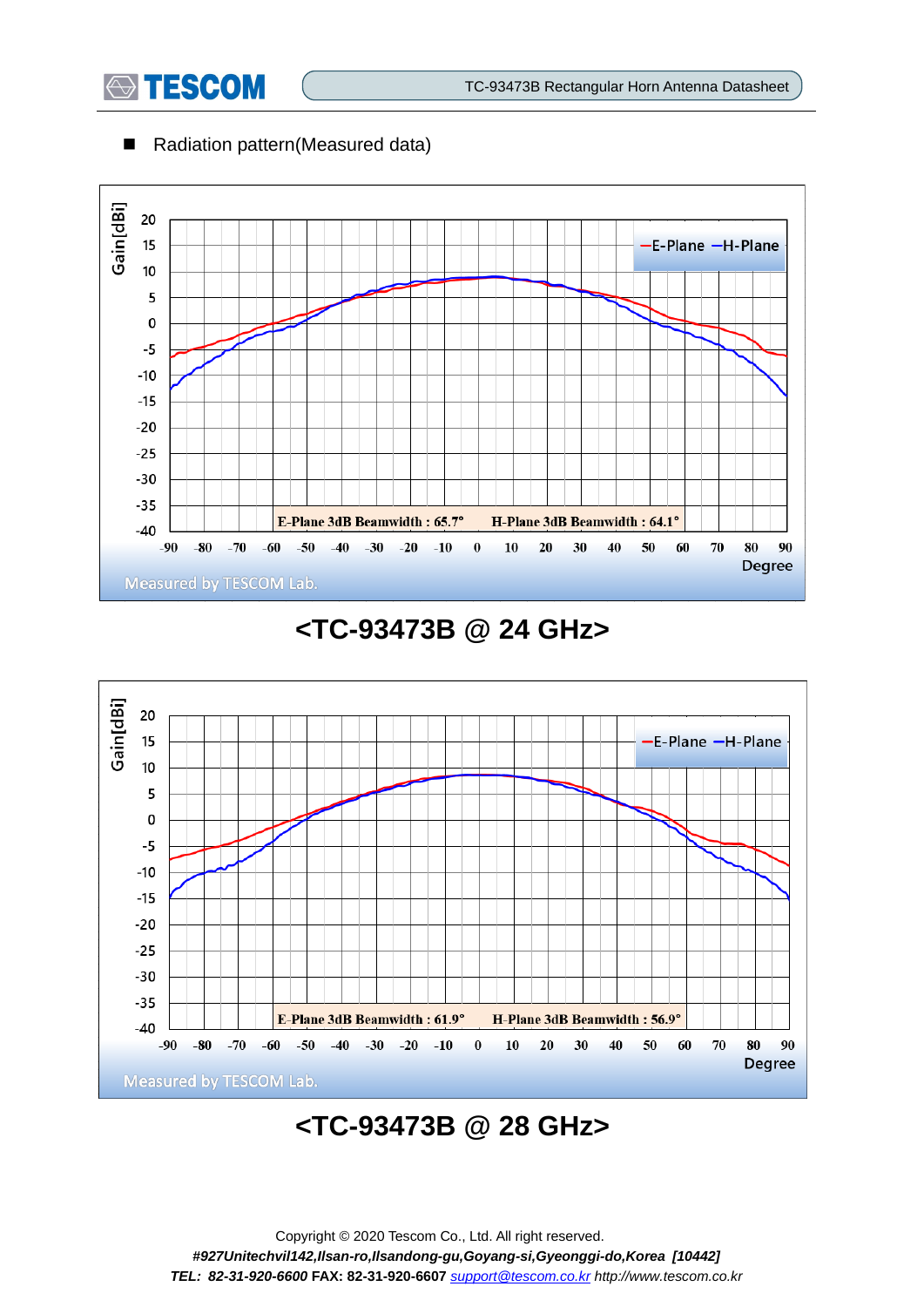



### **<TC-93473B @ 32 GHz>**



## **<TC-93473B @ 36 GHz>**

Copyright © 2020 Tescom Co., Ltd. All right reserved. *#927Unitechvil142,Ilsan-ro,Ilsandong-gu,Goyang-si,Gyeonggi-do,Korea [10442] TEL: 82-31-920-6600* **FAX: 82-31-920-6607** *[support@tescom.co.kr](mailto:support@tescom.co.kr) http://www.tescom.co.kr*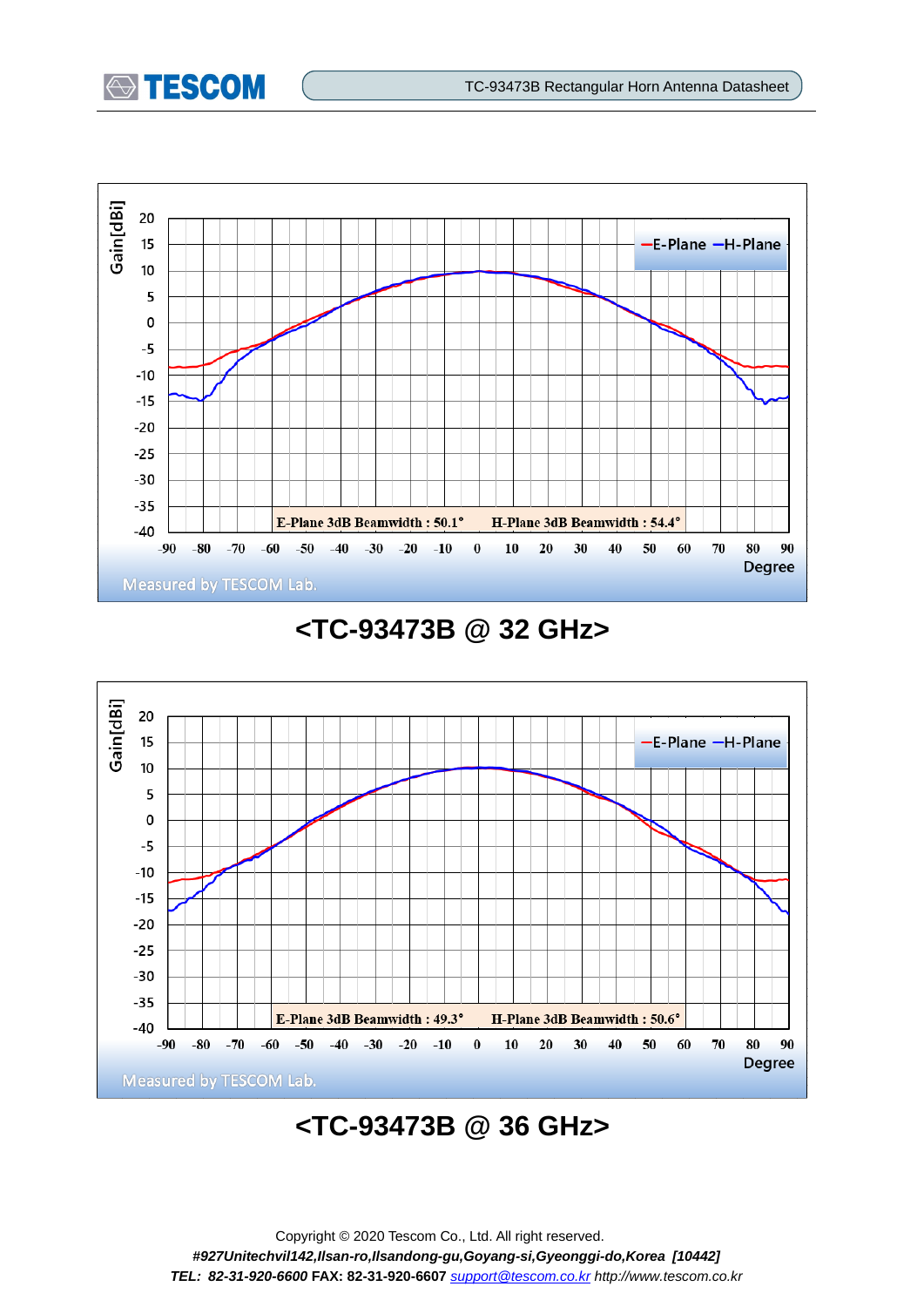



### **<TC-93473B @ 40 GHz>**



## **<TC-93473B @ 43.5 GHz>**